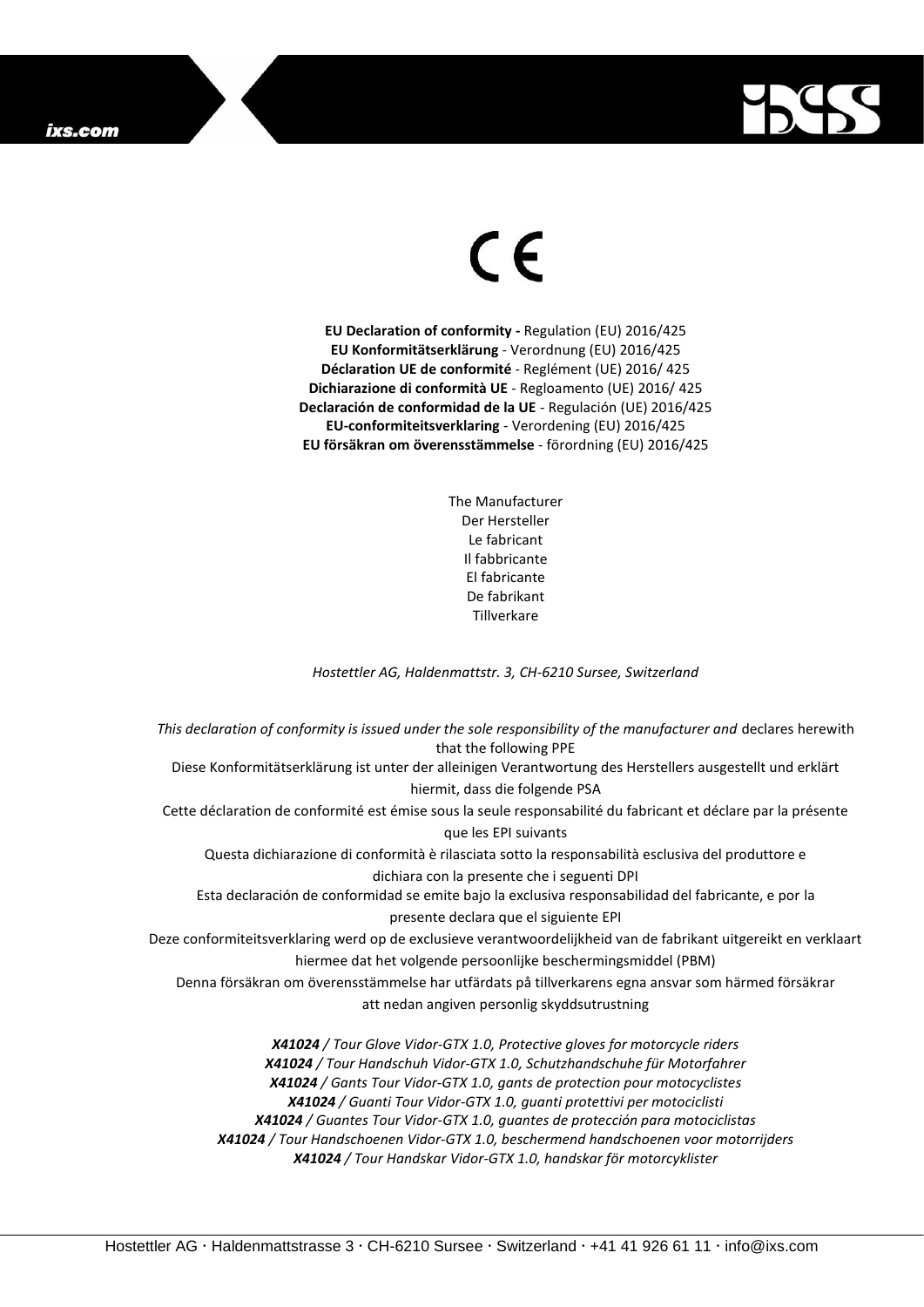



has undergone the EU-type examination conformity assessment procedure (Module B) performed by the Notified Body, IDIADA AUTOMOTIVE TECHNOLOGY, S.A. (OC.0164), P. I. L'ALBORNAR, E-43710 Santa Olivia (Tarragona – Spain), which has issued the EU Type Examination Certificate No. MT19080089.

And is compliant with the following Standard EN 13594:2015.

## hat das EU-Baumusterprüfungs-Konformitätsbewertungsverfahren durchlaufen (Modul B) durchgeführt von der benannten Stelle, IDIADA AUTOMOTIVE TECHNOLOGY, S.A. (OC.0164), P. I. L'ALBORNAR, E-43710 Santa Olivia (Tarragona – Spanien), die die EU-Baumusterprüfbescheinigung Nr. MT19080089 ausgestellt hat.

und entspricht der folgenden Norm EN 13594:2015.

a subi la procédure d'évaluation de la conformité pour l'examen de type UE (module B) réalisée par l'organisme notifié, IDIADA AUTOMOTIVE TECHNOLOGY, S.A. (OC.0164), P. I. L'ALBORNAR, E-43710 Santa Olivia (Tarragona – Espagne), qui a délivré le certificat d'examen de type UE n°. MT19080089

et est conforme à la norme suivante EN 13594:2015.

è stato sottoposto alla procedura di valutazione della conformità dell'esame UE del tipo (modulo B) eseguita dall'organismo notificato, IDIADA AUTOMOTIVE TECHNOLOGY, S.A. (OC.0164), P. I. L'ALBORNAR, E-43710 Santa Olivia (Tarragona – Spagna), che ha rilasciato il certificato di esame UE del tipo n. MT19080089.

ed è conforme alla seguente norma EN 13594:2015.

ha sido sometido al procedimiento de evaluación de conformidad del examen de tipo UE (Módulo B) realizado por el organismo notificado, IDIADA AUTOMOTIVE TECHNOLOGY, S.A. (OC.0164), P. I. L'ALBORNAR, E-43710 Santa Olivia (Tarragona – España), que ha emitido el certificado de examen UE de tipo no. MT19080089.

Y cumple con el siguiente estándar EN 13594:2015.

de EG-typekeuring-conformiteitsbeoordelingsprocedure doorlopen (module B) heeft,uitgevoerd door de aangemelde instantie IDIADA AUTOMOTIVE TECHNOLOGY, S.A. (OC.0164), P. I. L'ALBORNAR, E-43710 Santa Olivia (Tarragona – Spanje) die het certificaat van EG-typeonderzoek nr. MT19080089 afgegeven heeft,

en voldoet aan de volgende norm: EN 13594:2015.